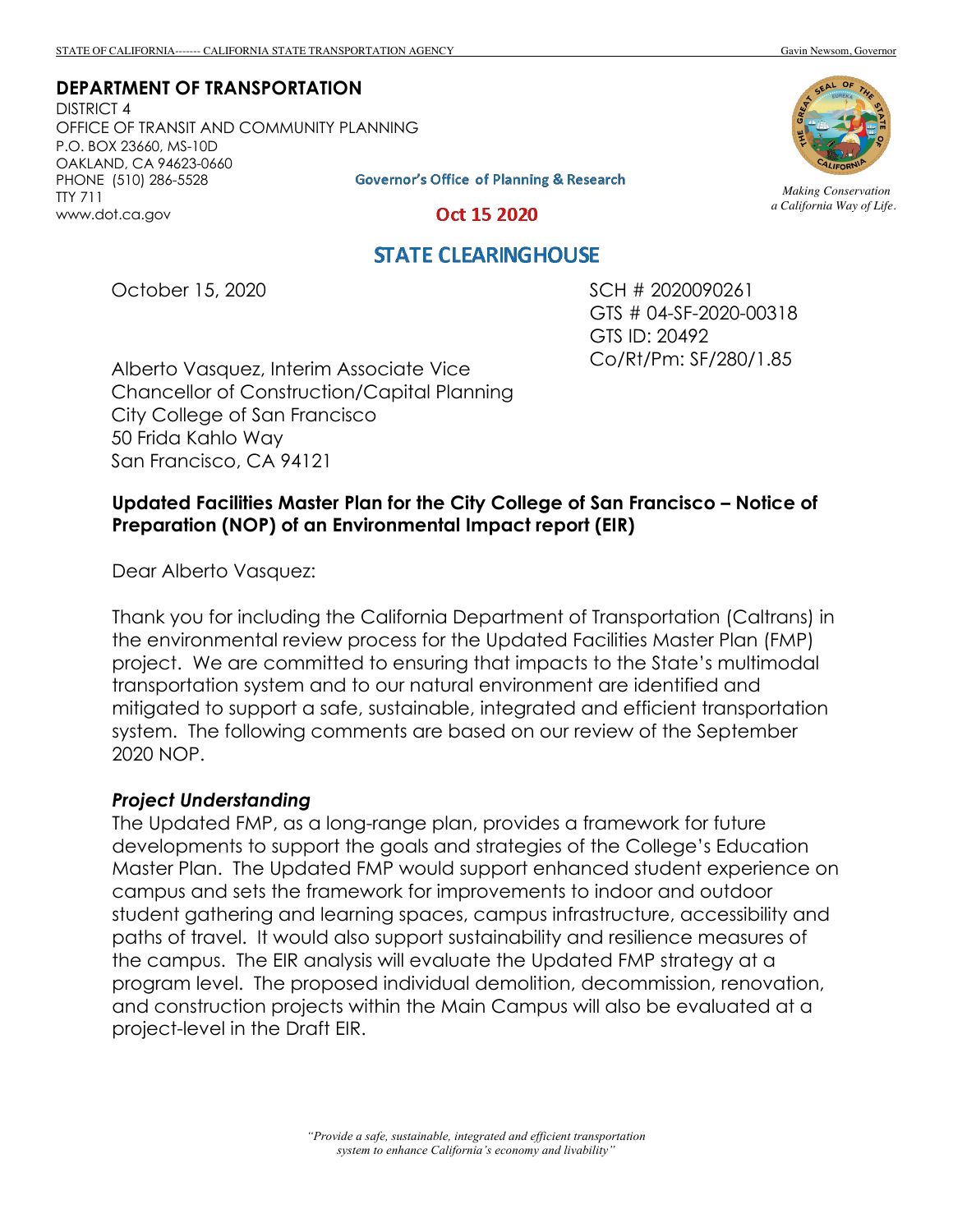Alberto Vasquez, Interim Associate Vice Chancellor of Construction/Capital Planning October 15, 2020 Page 2

The CCSF Main Campus is located at 50 Frida Kahlo Way in San Francisco. To the east, the campus is bordered by Interstate (I)-280. It is located within a Priority Development Area identified in the Plan Bay Area 2040 and within the Transit Priority Areas defined in the California Public Resources Code, Section 21099.

## *Travel Demand Analysis*

With the enactment of Senate Bill (SB) 743, Caltrans is focused on maximizing efficient development patterns, innovative travel demand reduction strategies, and multimodal improvements. For more information on how Caltrans assesses Transportation Impact Studies, please review Caltrans' Transportation Impact Study Guide. The detailed Vehicle Miles Traveled (VMT) analysis should include the following:

- Projects that result in automobile VMT per capita above the threshold of significance for existing (i.e. baseline) city-wide or regional values for similar land use types may indicate a significant impact. If necessary, mitigation for increasing VMT should be identified. Mitigation should support the use of transit and active transportation modes. Potential mitigation measures that include the requirements of other agencies such as Caltrans are fully enforceable through permit conditions, agreements, or other legally-binding instruments under the control of the City.
- A schematic illustration of walking, biking and auto conditions at the project site and study area roadways. Potential safety issues for all road users should be identified and fully mitigated.
- The project's primary and secondary effects on pedestrians, bicycles, travelers with disabilities and transit performance should be evaluated, including countermeasures and trade-offs resulting from mitigating VMT increases. Access to pedestrians, bicycle, and transit facilities must be maintained.
- Clarification of the intensity of events/receptions to be held at the location and how the associated travel demand and VMT will be mitigated.

### *Hydraulics*

Any increase in storm water needs to be treated and contained on the project site to have no impact on State drainage systems. Please ensure that any runoff to State facilities be metered to pre-construction levels.